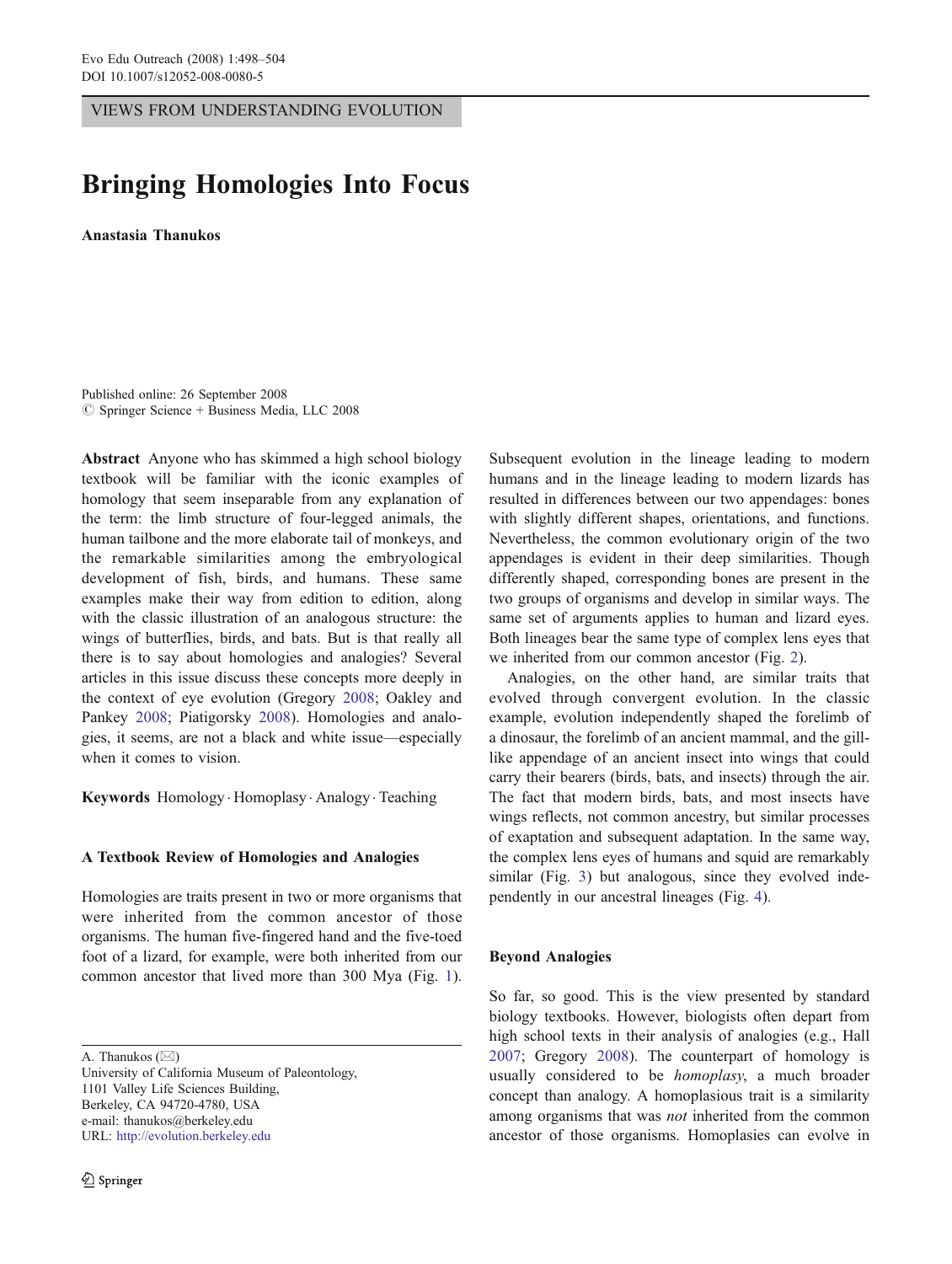<span id="page-1-0"></span>

three ways (though the lines between these categories are often blurry):

- Convergent evolution. This process produces analogies, as discussed above. Two lineages that begin with different traits evolve a similar characteristic independently of one another, often because both lineages face similar environmental challenges and selective pressures. For example, two distantly related plant lineages might evolve analogous tubular red flowers under selection from hummingbird nectar feeders. Or, as in Fig. [5a](#page-3-0), fish lineages that originally had different body patterns might independently evolve analogous vertical stripes, perhaps because of selection for a particular camouflage pattern.
- Parallel evolution. In this process, two traits that are already similar (usually because of common ancestry) independently evolve the same set of changes—generally meaning that the same set of underlying genes are involved. This is illustrated in Fig. [5b](#page-3-0) in which two closely related fish lineages evolve in the same way, resulting in two lineages with a striped body pattern. A real-life example of parallel evolution also involves fish. The ancestral stickleback fish was marine-living and heavily armored by sturdy plates. However, several stickleback lineages invaded new, freshwater environments. Many of these now-freshwater lineages independently evolved the same sort of genetic changes which produce a lightly armored body form. Scientists are not sure why the lightly armored trait was favored in so many different lineages, but it may have involved selection for increased body flexibility (Colosimo et al. [2005](#page-5-0)).
- Evolutionary reversal. In this process, a lineage evolves toward one of its ancestral traits, effectively losing a more recently evolved trait. This is generally thought to involve genetically "reactivating" the ancestral trait (e.g., see Marshall et al. [1994](#page-6-0)). If a related lineage has retained the ancestral trait, the two lineages will share a similar feature, not because of inheritance from a common ancestor but because of an evolutionary reversal in one lineage. This is illustrated in Fig. [5c](#page-3-0) in which an originally striped fish lineage loses its stripes

and then regains them, producing a species similar to a closely related lineage that never lost its stripes in the first place. A real-life example of evolutionary reversal involves stick insects, which evolved from a winged ancestor but then lost those wings. Stick insects diversified into many different species in their new wingless form. However, a few stick insect lineages seem to have independently "reevolved" wings by reactivating an ancient genetic program that produces wings (Whiting et al. [2003](#page-6-0)). These newly winged insects now have wings similar to one another and to more distantly related winged insects—insects which never lost their wings in the first place. However, the wings in these different groups are homoplasious since they were not directly inherited from a common ancestor: the winged stick insects went through an intermediary wingless stage.

Eye evolution, in fact, exhibits both convergent and parallel evolution. The similarity in structure between squid and vertebrate eyes (Fig. [3\)](#page-2-0) is a classic example of convergent evolution, since our most recent common ancestor may have borne nothing more complex than a few light-sensitive cells. In a remarkable example of parallel evolution, the same protein (known as zetacrystallin) appears to have been independently recruited to go to work as part of the lens in two distantly related groups of vertebrates: the llama and guinea pig families (Gonzalez et al. [1995](#page-5-0)). The zeta-crystallin in the lenses of these relatively remote relatives represents the legacy of parallel

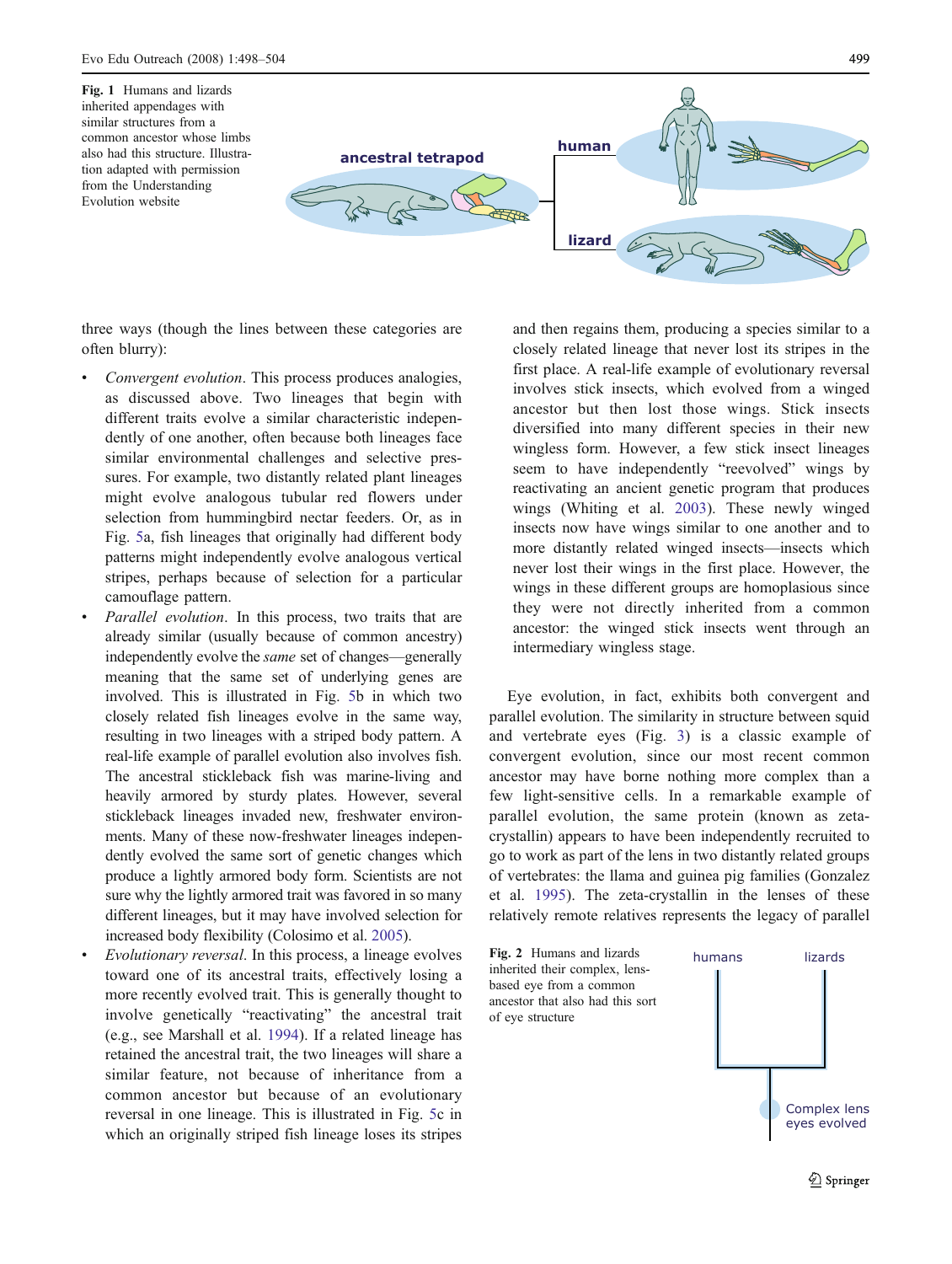<span id="page-2-0"></span>

evolutionary events, not recent common ancestry. These processes, as well as evolutionary reversal, can produce traits that are strikingly similar—though not inherited directly from a common ancestor.

## Homologies at Many Levels

An examination of eye evolution also highlights another, less familiar aspect of homology. Though we tend to think of homologies in terms of anatomy (e.g., the tetrapod limb, insect wing, or vertebrate eye), any heritable trait anything that can be directly or indirectly encoded in DNA—can be a homology. Coding and noncoding DNA sequences, the proteins and gene regulation systems encoded by DNA sequences, simple traits (like eye color), components of complex organs (like the lens of an eye), entire complex structures, and even behaviors (like providing parental care to offspring) can be examined to determine whether they are homologous or homoplasious among different lineages.

Partly because of this hierarchy, meaningful statements about homology must include several details:

- 1. Which organisms are being compared? The complex lens eye is homologous among humans, lizards, and fish, but the same trait is homoplasious between humans and squid, having evolved independently in vertebrates and mollusks. Simply identifying a trait as homologous or homoplasious is meaningless unless we know which lineages are being considered.
- 2. What specific aspect of the trait is being compared? Taking another example from eye evolution, we need to know whether we are considering the entirety of a complex structure (e.g., a lens-type eye), the lens itself, the proteins that make up that lens, the genes that encode those proteins, or the genetic triggers that cause those genes to be turned on in developing eyes. Each aspect of this trait may have a slightly different evolutionary story. Vertebrates, for example, have homologous, lens-based eyes, though some of the crystallin proteins that make up those lenses exhibit



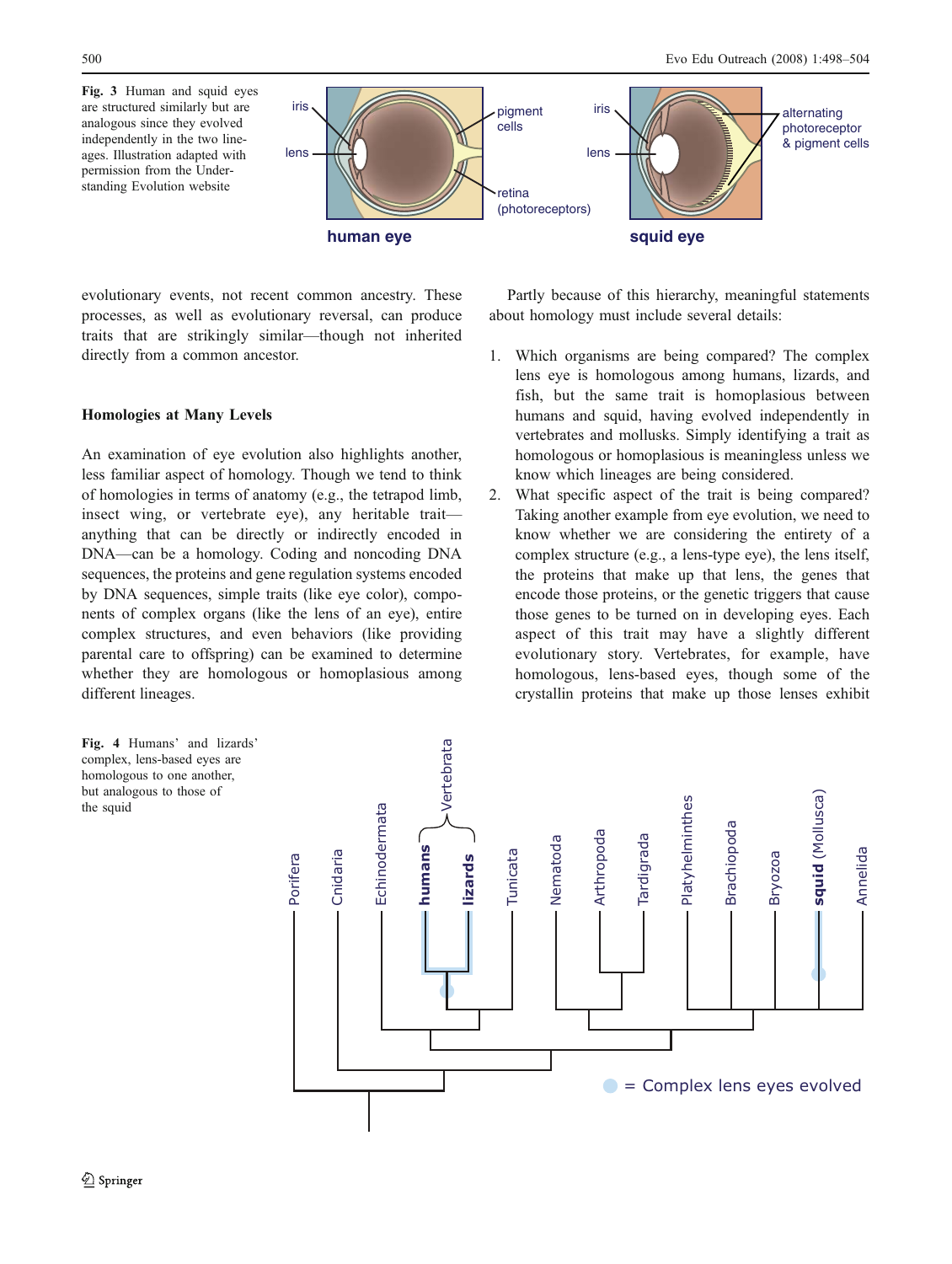<span id="page-3-0"></span>

homoplasy. Different proteins have been recruited at different points in our evolutionary history to build vertebrate lenses.

3. Does the function of the trait matter? To make matters even more complex, analyses of homology may also need to consider the function of the trait. Zeta-crystallin, described above, provides a striking example. This molecule is present in modern llamas and guinea pigs and appears to have been inherited from their common ancestor, making the molecule itself homologous in these two groups. However, in that ancient common ancestor, zeta-crystallin likely performed the job of catalyzing chemical reactions and did not form part of the lens, as it now does in llamas and guinea pigs—making zetacrystallin homoplasious as a lens component in these two groups (Gonzalez et al. [1995](#page-5-0)).

Consider the evolutionary history of Pax6, which exemplifies many of these details. Pax6 is a gene that helps control what other genes do. It encodes a special type of protein known as a transcription factor. This protein can invade the nucleus of a cell, bind the DNA there, and turn other genes in that DNA off and on. Such regulatory genes can be enormously powerful, as they can set off a whole cascade of other gene actions.

Versions of Pax6 are found in almost all modern animals, suggesting that the gene is ancient—more than 500 million years old!—and that homologous versions of the gene have been inherited by many different modern

animal groups from this common ancestor (Fig. [6\)](#page-4-0). It is not clear what the Pax6 gene did in this ancient animal. It may have helped build the simplest type of two-cell eye or a light-sensitive protein. Or, in a case of parallel evolution, Pax6 may have originally performed a job unrelated to light sensing, but was later recruited—in several different early lineages—for the job of helping guide the development of simple visual organs. So while the *Pax6* gene itself is certainly homologous among modern animals, Pax6 functioning as a visual control gene may, in fact, be homoplasious among modern animals.

Sometime after Pax6 was recruited for visual control whether it happened just once or several times—different lineages that inherited that gene began to evolve in slightly different directions. Some retained simple eyes. Others experienced selection for increased visual acuity and evolved elaborations on the basic form. In some lineages (e.g., vertebrates and cephalopods), evolution shaped available components into remarkably similar complex eyes (Fig. [7\)](#page-4-0). In this way, animals evolved eyes that, while homoplasious as complex organs, are built from some homologous cell types and are partly controlled by a homologous gene, Pax6.

#### Conclusion

Through an examination of eye evolution, we have seen that distinguishing between homology and homoplasy can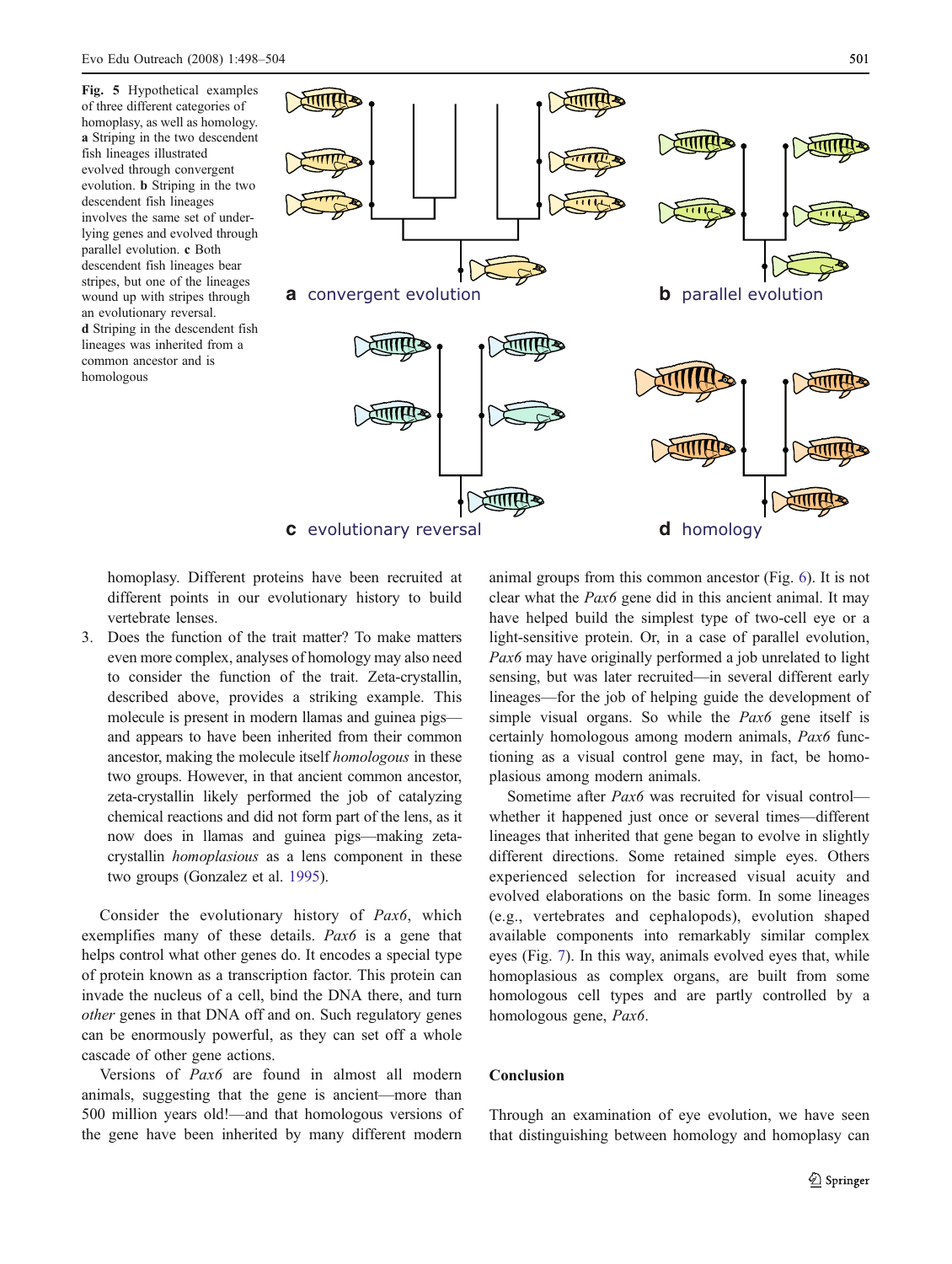<span id="page-4-0"></span>



be a tricky and context-dependent business. In fact, these concepts may represent the ends of a continuum more than opposite ideas (Hall [2007](#page-6-0)). Making even a general differentiation between them depends on specifying the organisms of interest, the aspect of the trait being compared, and even the function of the trait at various points in its history. Homoplasy, especially if it arises through parallel evolution or reversals, may be difficult to detect. Nevertheless, examining these issues for each level of organization of a complex organ (from regulatory genes up to the functioning structure) provides a more accurate and complete understanding of sometimes complex evolutionary histories and helps us understand how sophisticated and highly interdependent organs can evolve from humble beginnings. Especially when it comes to the evolution of eyes, the concepts of homology and homoplasy may not be simplistic, but they are illuminating.

## Give Me an Example of That

Want more examples of homologies and homoplasies? Check these out:

Homologies. We have seen that homologies are simply traits inherited from a common ancestor. However, not all homologies are obvious. If two homologous structures have been adapted for different roles, they may not look very much alike. For example, though they are homologous structures, the chomping front teeth of a beaver look quite different from the tusks of an elephant. Nevertheless, once you know what homologies are, you can find them almost anywhere. This short article from the Understanding Evolution website takes a look at five examples of homology, including structural, genetic, and behavioral examples: [http://](http://evolution.berkeley.edu/evolibrary/article/homology_01) [evolution.berkeley.edu/evolibrary/article/homology\\_01.](http://evolution.berkeley.edu/evolibrary/article/homology_01)



Fig. 7 Pax6 may have been recruited for roles in eye development in different lineages at different points in time. Different sorts of complex eyes later evolved in different lineages, exapting many different genetic and anatomical components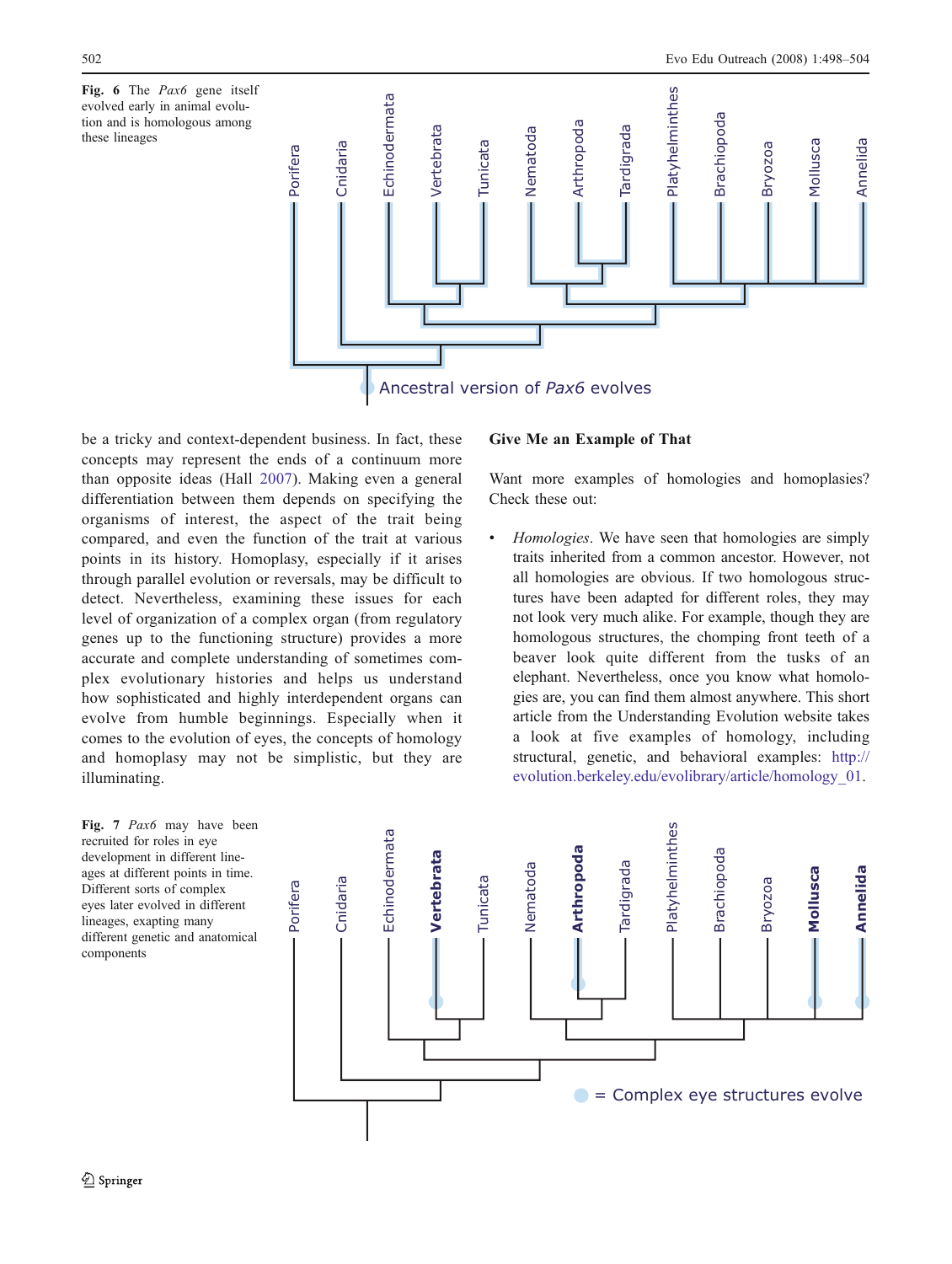<span id="page-5-0"></span>Analogies. As we have seen, analogies are one important category of homoplasy. They often result when two species face a similar problem or challenge and evolution shapes both lineages in similar ways. This short article from the Understanding Evolution website takes a look at six examples of structural analogy: [http://evolution.](http://evolution.berkeley.edu/evolibrary/article/analogy_01) [berkeley.edu/evolibrary/article/analogy\\_01.](http://evolution.berkeley.edu/evolibrary/article/analogy_01)

### Branch Out

Many articles in this issue explore the evolution of complex organs, like eyes. Genetics—especially developmental genetics—has played a key role in this process. Explore the following online resources to learn more about this evolution and developmental genetics:

- Review basic concepts from the field of evo-devo in this advanced tutorial from the Understanding Evolution website: [http://evolution.berkeley.edu/evolibrary/](http://evolution.berkeley.edu/evolibrary/article/evodevo_01) [article/evodevo\\_01.](http://evolution.berkeley.edu/evolibrary/article/evodevo_01)
- Learn how developmental genetics is reshaping our understanding of evolution in this article from National Geographic: [http://ngm.nationalgeographic.com/ngm/](http://ngm.nationalgeographic.com/ngm/0611/feature4/index.html) [0611/feature4/index.html.](http://ngm.nationalgeographic.com/ngm/0611/feature4/index.html)
- Expand your understanding of developmental genetics with this video from Howard Hughes Medical Institute. In lecture 4 of a four-part series entitled From Butterflies to Humans, evolutionary biologist Sean Carroll uses the developmental genetics of insects to explain how old genes can learn new tricks and how this can help us understand human evolution: [http://](http://www.hhmi.org/biointeractive/evolution/lectures.html) [www.hhmi.org/biointeractive/evolution/lectures.html](http://www.hhmi.org/biointeractive/evolution/lectures.html).

#### Dig Deeper

Visit Understanding Evolution online to find out even more about some of the concepts addressed here.

An interactive web feature on the evolution of eyes: [http://evolution.berkeley.edu/evolibrary/article/eyes\\_01](http://evolution.berkeley.edu/evolibrary/article/eyes_01).

## In the Classroom

Homology and homoplasy can be taught at many grade levels. While older students may be prepared to grapple with the subtleties described in this article, junior high and grade school students can certainly understand the basics of these concepts. You might begin to introduce the concepts with one of these interactive online modules:

Similarities and differences: Understanding homology and analogy for grades 6–8, [http://evolution.berkeley.](http://evolution.berkeley.edu/evolibrary/article/similarity_ms_01) [edu/evolibrary/article/similarity\\_ms\\_01](http://evolution.berkeley.edu/evolibrary/article/similarity_ms_01).

Similarities and differences: Understanding homology and analogy for grades 9–12, [http://evolution.berkeley.](http://evolution.berkeley.edu/evolibrary/article/similarity_hs_01) [edu/evolibrary/article/similarity\\_hs\\_01.](http://evolution.berkeley.edu/evolibrary/article/similarity_hs_01)

Older students can extend their learning of these concepts with the following lessons and activities:

- & Comparison of human and chimp chromosomes. A lesson dealing with homologies at the molecular level from the Evolution and the Nature of Science Institute for grades 9–12. In this lesson, students observe that the banding patterns seen on stained chromosomes from humans and chimpanzees show striking similarities. Possible evolutionary relationships are explored, as are the chromosomes and relationships of other apes: [http://](http://www.indiana.edu/~ensiweb/lessons/chromcom.html) [www.indiana.edu/~ensiweb/lessons/chromcom.html.](http://www.indiana.edu/~ensiweb/lessons/chromcom.html)
- Using trees to understand plants. An article with discussion questions from the Understanding Evolution website for grades 9–12. This research profile follows scientist Chelsea Specht as she uses phylogenies to investigate the pattern of homology and homoplasy in the evolutionary history of tropical plants and their pollinators—and in the process, tries to figure out how to conserve endangered species: [http://evolution.berkeley.](http://evolution.berkeley.edu/evolibrary/article/specht_01) [edu/evolibrary/article/specht\\_01.](http://evolution.berkeley.edu/evolibrary/article/specht_01)
- The new shrew that's not. A short news article with discussion questions, links to lessons, and a podcast from the Understanding Evolution website and the National Evolutionary Synthesis Center for grades 9– 12. This news brief from March of 2008 describes scientists' discovery of a new mammal species, a giant elephant shrew. Though elephant shrews share many analogous traits with regular shrews, genetic homologies suggests that elephant shrews actually sprang from a much older (and perhaps more charismatic) branch of the tree of life—the one belonging to elephants and their relatives: [http://evolution.berkeley.edu/evolibrary/](http://evolution.berkeley.edu/evolibrary/news/080301_elephantshrew) [news/080301\\_elephantshrew.](http://evolution.berkeley.edu/evolibrary/news/080301_elephantshrew)

Acknowledgements The author wishes to thank T. Ryan Gregory, Todd Oakley, and Judy Scotchmoor for the helpful comments on earlier drafts.

## References

- Colosimo PF, Hosemann KE, Balabhadra S, Villarreal G Jr, Dickson M, Grimwood J, et al. Widespread parallel evolution in sticklebacks by repeated fixation of Ectodysplasin alleles. Science 2005;307:1928–33. doi:[10.1126/science.1107239.](http://dx.doi.org/10.1126/science.1107239)
- Gonzalez P, Rao PV, Nunez SB, Zigler JS Jr. Evidence for independent recruitment of ζ-crystallin/quinone reductase (CRYZ) as a crystallin in camelids and hystricomorph rodents. Mol Biol Evol 1995;12:773–81.